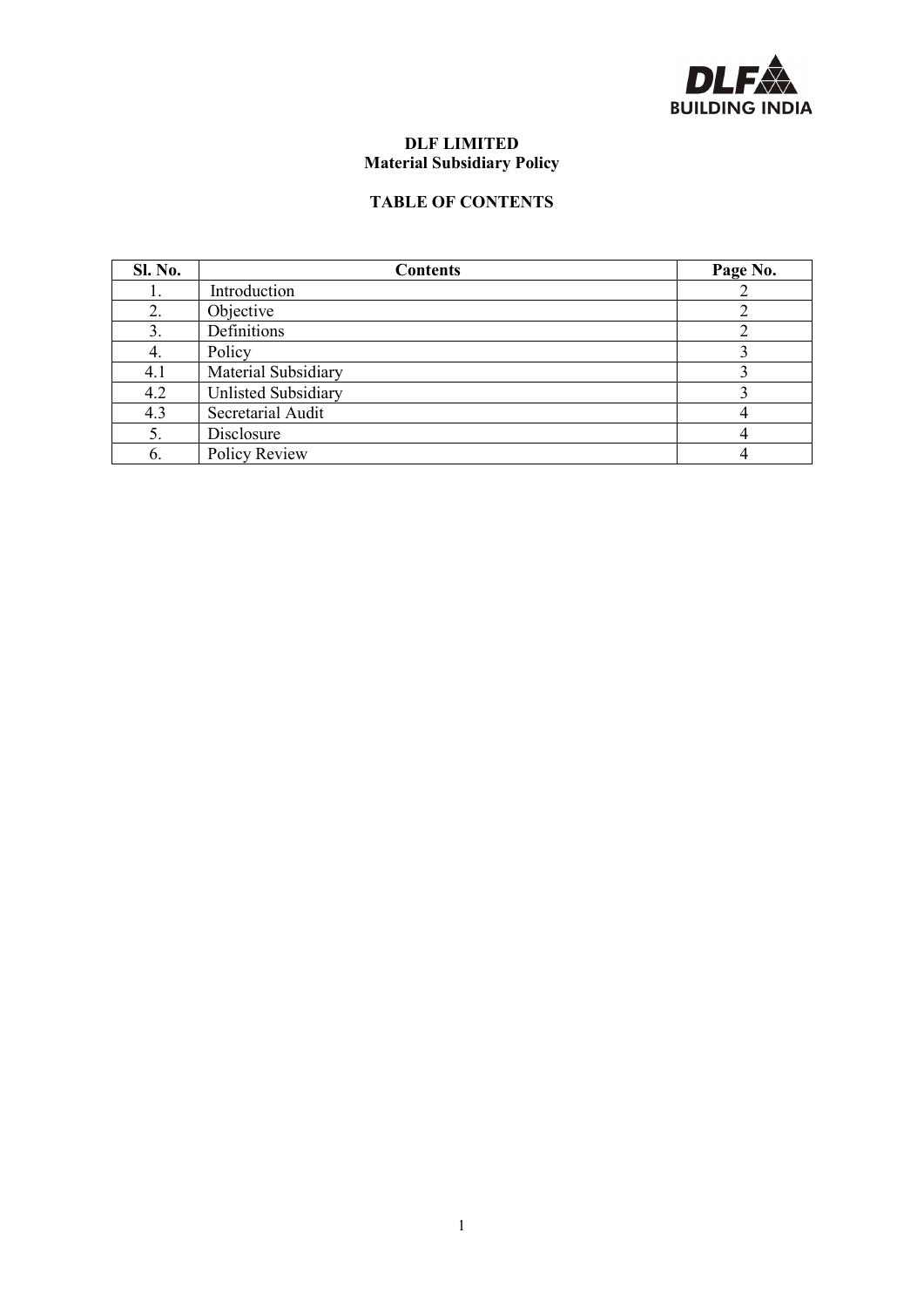

#### **DLF LIMITED**

#### **MATERIAL SUBSIDIARY POLICY**

#### **[IN TERMS OF REGULATION 16(1)(c) OF SECURITIES AND EXCHANGE BOARD OF INDIA (LISTING OBLIGATIONS AND DISCLOSURE REQUIREMENTS) REGULATIONS, 2015]**

# **1. Introduction**

This Policy (*defined hereinafter*) shall be called the Material Subsidiary Policy.

# **2. Objectives**

The Company has formulated this policy on material subsidiaries in accordance with the requirements of Regulation  $16(1)(c)$  of the Securities Exchange Board of India (Listing Obligations and Disclosure Requirements) Regulations, 2015, as amended ("**SEBI Listing Regulations**"). The objectives of this policy are to provide the governance framework in relation to such subsidiaries and to determine:

- 2.1 the meaning of Material Subsidiary (*defined hereinafter*);
- 2.2 the requirement to appoint Independent Director in Material Subsidiaries:
- 2.3 restriction on disposal of shares of a Material Subsidiary by the Company;
- 2.4 restriction on transfer of assets of Material Subsidiary; and
- 2.5 disclosure requirements under the SEBI Listing Regulations and any other laws and regulations as may be applicable to the Company.

#### **3. Definitions**

Definitions of some of the key terms used in this policy are given below:

- a) **'Act'** means Companies Act, 2013 and the rules made thereunder, as amended from time to time.
- b) **'Audit Committee' or 'Committee'** means the audit committee constituted by the Board (*defined hereinafter*) under the provisions of the SEBI Listing Regulations and the Act.
- c) **'Board'** means the members of the board of directors of DLF Limited, as constituted from time to time.
- d) **'Company'** means DLF Limited.
- e) **'Independent Director'** means an independent director as defined in Section 2(47) of the Act and Regulation 16(1)(b) of the SEBI Listing Regulations.
- f) **'Material Subsidiary'** means a Subsidiary of the Company whose income or net worth exceeds ten percent (10%) of the consolidated income or net worth respectively, of the Company and its Subsidiaries in the immediately preceding accounting year.
- g) **'Policy'** means this Material Subsidiary Policy.
- h) **'Significant Transactions or Arrangements'** mean any individual transaction or arrangement that exceeds or is likely to exceed 10% of the total revenues or total expenses or total assets or total liabilities, as the case may be, of the Unlisted Subsidiary for the immediately preceding accounting year.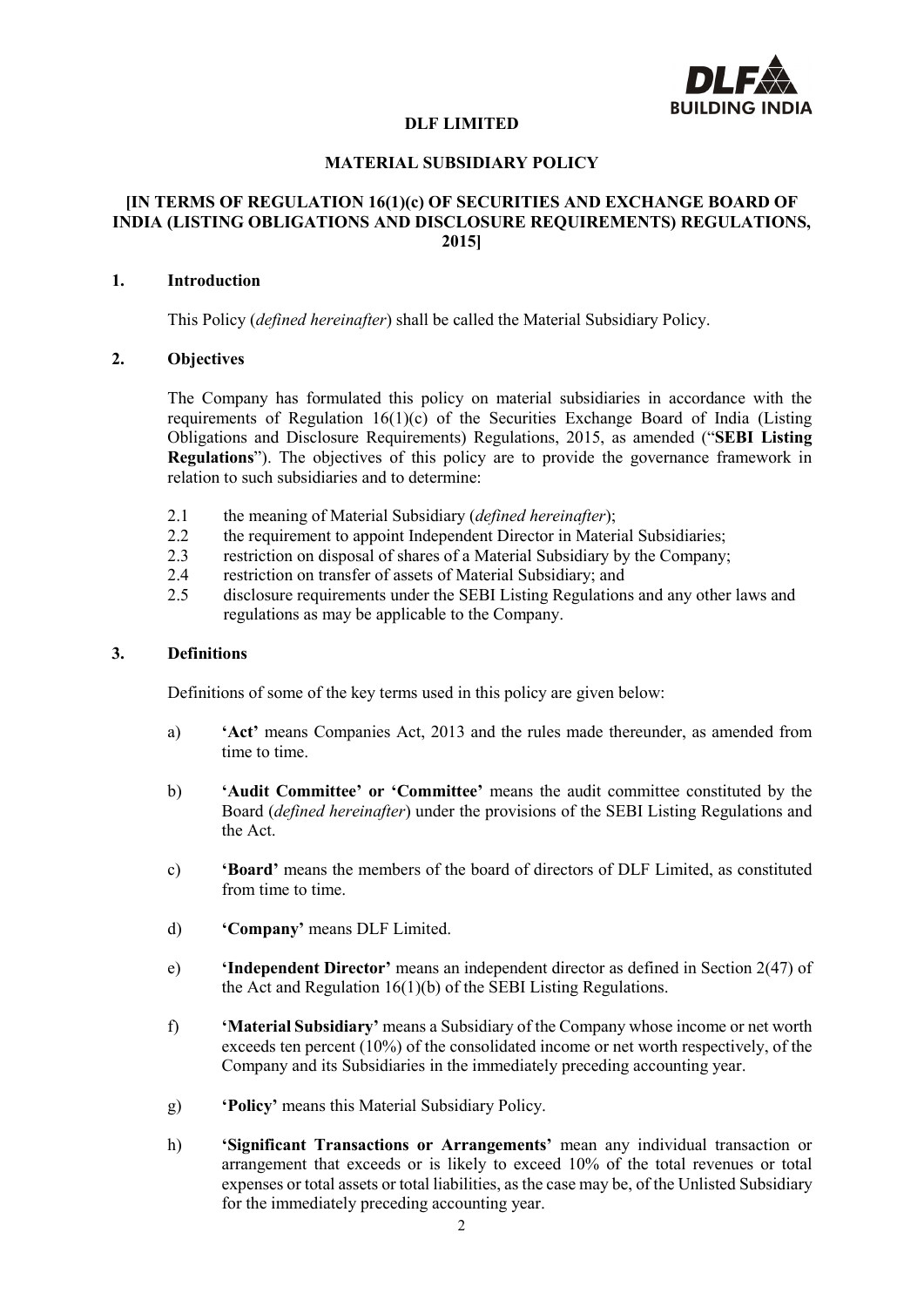

- i) **'Stock Exchanges'** means the stock exchanges where the specified securities of the Company are listed.
- j) **'Subsidiary'** has the meaning ascribed to it in Section 2(87) of the Act.
- k) "**Unlisted Subsidiary**" means an unlisted Subsidiary of the Company.

Words and expressions not defined in this Policy shall have the same meaning as contained in the Act, the SEBI Listing Regulations or any other applicable laws or regulations.

# **4. Policy**

# **4.1 Material Subsidiary**

- A) Unless the divestment is made under a scheme of arrangement duly approved by a Court/ Tribunal, or under a resolution plan duly approved under Section 31 of the Insolvency Code and such an event is disclosed to the Stock Exchanges within one day of approval of the resolution plan, the Company shall not, without approval of the shareholders by way of a special resolution in a General Meeting:
	- (i) dispose of shares in a Material Subsidiary which results in reduction in its shareholding (either on its own or together with other subsidiaries) in such Material Subsidiary to less than fifty percent (50%); or
	- (ii) cease the exercise of control over a Material Subsidiary.
- B) Selling, disposing and leasing of assets amounting to more than twenty percent (20%) of the assets of a Material Subsidiary on an aggregate basis during a financial year shall require prior approval of shareholders by way of a special resolution, unless such sale/disposal/ lease is made under a scheme of arrangement duly approved by a Court/ Tribunal or under a resolution plan duly approved under Section 31 of the Insolvency Code and such an event is disclosed to the Stock Exchanges within one day of approval of the resolution plan.
- C) At least one Independent Director on the Board of the Company shall be a Director on the board of directors of every Material Subsidiary, whether incorporated in India or not. For the purposes of this provision, notwithstanding anything to the contrary, the term "material subsidiary" shall mean a subsidiary whose income or net worth exceeds twenty percent (20%) of the consolidated income or net worth respectively, of the Company and its subsidiaries in the immediately preceding accounting year.

# **4.2 Unlisted Subsidiary**

- (a) The Audit Committee shall also review the financial statements, in particular, the investments made by the Unlisted Subsidiary.
- (b) The minutes of the meetings of the board of directors of the Unlisted Subsidiary shall be placed at the meeting of the Board. The management of the Unlisted Subsidiary shall, on a quarterly basis bring to the attention of the Board, a statement of all Significant Transactions or Arrangements entered into by the Unlisted Subsidiary.
- (c) The Audit Committee shall review the utilization of loans and/ or advances from/ investment by the Company in its Subsidiary exceeding Rupees 100 crore or ten percent